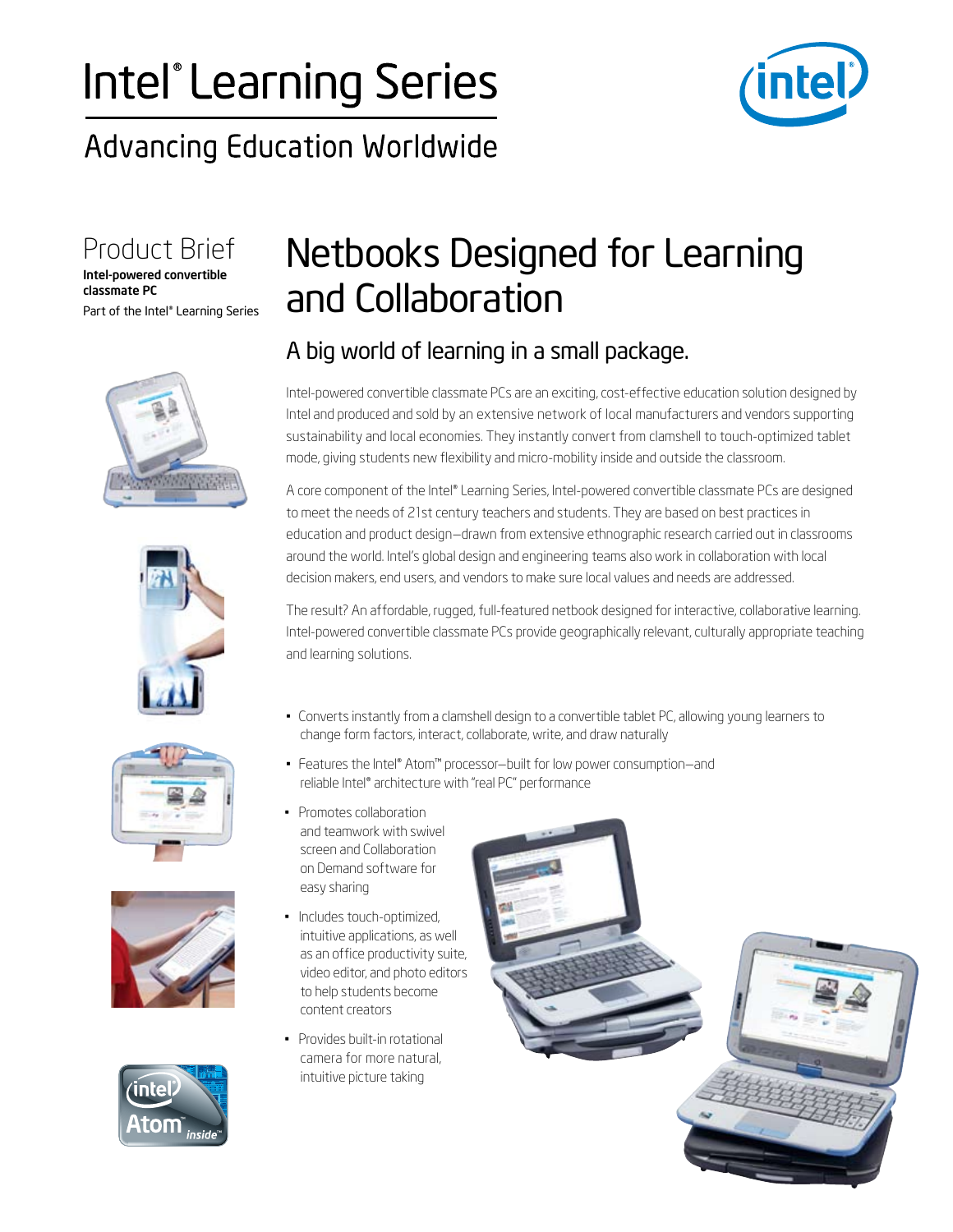



*Inspirus Desktop by EasyBits*



*ArtRage 2.5 Full Edition by Ambient Design*



*MyScript Studio Notes Edition by Vision Objects*



*WebCam Companion by ArcSoft*

### Software Optimized for Education

Intel supports an extensive network of vendors specializing in complete education solutions, including access, connectivity, hardware, localized content, professional development—and relevant, optimized software. Our researchers look at what children are doing in real classrooms around the world; how they move around the classroom; the ways they communicate with each other; how they browse the Web, how they learn; how they listen; and what they watch. All of this influences the software that Intel chooses or creates to meet the needs of young learners.

Intel-powered convertible classmate PCs are pre-loaded with education-focused software, and run hundreds of mainstream and popular applications. Locally relevant content is provided through Intel's collaboration with local independent software vendors.

| <b>Writing &amp; Drawing on Screen</b>                    | • On Screen Pen Input/Handwriting Recognition converts<br>handwriting to digital text<br>• Note Taker Manager with text, graphic, and shape recognition<br>Painting & Drawing |  |
|-----------------------------------------------------------|-------------------------------------------------------------------------------------------------------------------------------------------------------------------------------|--|
| <b>Reading &amp; eLearning</b>                            | Touch Optimized E-Reader with annotation<br>Supports ePub, chm, html, rtf, and PDF formats with<br>٠<br>access to millions of ebooks                                          |  |
| Micro-mobility & Ease-of-Use                              | • Ouick Launcher<br>• Ouick Controller<br>• Auto Screen Rotation by Accelerometer<br>Easy Webcam App with annotation and digital archive                                      |  |
| <b>Collaboration &amp;</b><br><b>Classroom Management</b> | Classroom Management & Collaboration Application Suite<br>Simplified Education Shell & Application Launcher<br>٠                                                              |  |
| <b>IT Management</b>                                      | • Access Management<br>Theft Deterrent<br>Enhanced Easy Network (available only with Windows XP*)<br>$Gamma(T \wedge T)$                                                      |  |

• Computer Management (iEA)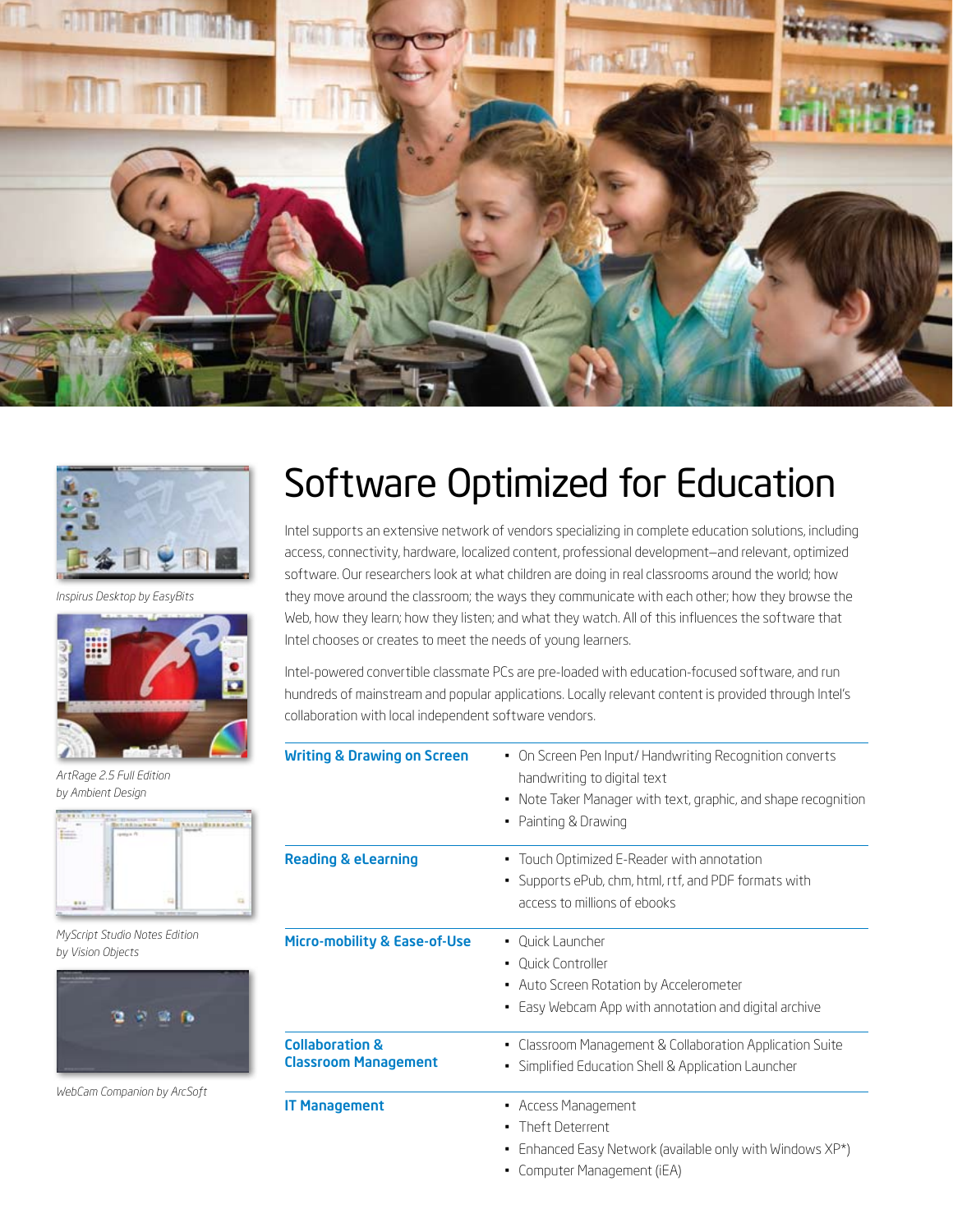### System configuration of an Intel-powered convertible classmate PC

### Based on the Intel® Learning Series





|                                        | Quanta NL1 <sup>+</sup>                                                                                                                                                 | Quanta NL2 <sup>t</sup>                                                                                                                                                                                                          |  |
|----------------------------------------|-------------------------------------------------------------------------------------------------------------------------------------------------------------------------|----------------------------------------------------------------------------------------------------------------------------------------------------------------------------------------------------------------------------------|--|
| <b>Processor/Chipset</b>               | Intel® Atom™ processor N270 at 1.6GHz<br>• Chipset: Intel® 945GSE                                                                                                       | Intel® Atom™ processor N450 at 1.66GHz<br>• Chipset: Intel® NM10 Express                                                                                                                                                         |  |
| <b>Memory</b>                          | 1GB/512MB                                                                                                                                                               | 1GB                                                                                                                                                                                                                              |  |
| <b>Storage Device</b>                  | 16G/8G/4G Flash or 1.8" HDD                                                                                                                                             | 32G/16G/8G SATA Flash, 2.5" SATA HDD                                                                                                                                                                                             |  |
| <b>Operating System</b>                | Windows 7/Windows XP/Linux                                                                                                                                              |                                                                                                                                                                                                                                  |  |
| <b>LCD</b>                             | 8.9" 1024 x 600 touch screen<br>• Convertible: traditional or<br>touch-optimized tablet mode<br>• Palm-resting feature allows students<br>to write and draw comfortably | 10.1" 1024 x 600 water resistant<br>touch screen<br>• 10.1" 1366x768 optional display<br>• Convertible: traditional or<br>touch-optimized tablet mode<br>• Palm-resting feature allows students<br>to write and draw comfortably |  |
| <b>Connectivity</b>                    | 10M/100M Ethernet<br>Ethernet 802.11b/g/n WLAN                                                                                                                          | 10M/100M Ethernet 802.11b/g/n WLAN<br>• Wi-MAX (optional)<br>• 3G (optional)<br>• GPS (optional)                                                                                                                                 |  |
| <b>Keyboard/Touch Pad</b>              | • Water-resistant keyboard<br>• Touch pad (integrated vertical scrolling)                                                                                               | • Water resistant keyboard<br>• Water resistant touch pad (integrated<br>vertical scrolling)<br>• Anti-microbial keyboard (optional)                                                                                             |  |
| Battery**                              | 6-cell battery (6 hours) or                                                                                                                                             | 6-cell battery (8.5 hrs) (2600mAh cell)                                                                                                                                                                                          |  |
|                                        | 4-cell battery (4 hours)                                                                                                                                                | 4-cell battery (4.8 hrs) (2200mAh cell)                                                                                                                                                                                          |  |
| <b>System I/O</b>                      | 2 x USB 2.0 ports, 1 SD slot, VGA port,<br>1 half sized mini-card slot                                                                                                  | 2 x USB 2.0 ports, 1 SD slot, VGA port,<br>1 half sized mini-card slot and 1 full sized<br>mini-card slot, dual audio jacks                                                                                                      |  |
| <b>Built-in 1.3MPX Rotating Camera</b> | 30fps (640 x 480) 1.3MP rotatable                                                                                                                                       |                                                                                                                                                                                                                                  |  |
| <b>Accelerometer</b> (motion sensor)   | Tilt the Intel-powered convertible classmate<br>PC and the display switches smoothly from<br>portrait to landscape                                                      | Tilt the Intel-powered convertible classmate<br>PC and the display switches smoothly from<br>portrait to landscape<br>HDD Protection (Quanta NL2 only)                                                                           |  |
| <b>Handle</b>                          | Integrated to support micro-mobility<br>in the classroom                                                                                                                | Integrated retractable handle to support<br>micro-mobility in the classroom                                                                                                                                                      |  |
| <b>Custom Mini-Chassis</b>             | · Size including handle: 241.3mm x<br>(26.0-39.5mm) x 215.5mm<br>• Weight: 1.25-1.45Kg                                                                                  | · Size including handle: 268mm x<br>(39.5~32mm) x 214mm<br>• Weight: 1.52-1.74Kg                                                                                                                                                 |  |
| Drop Test***                           | 50cm                                                                                                                                                                    | Flash 70cm/HDD 60cm                                                                                                                                                                                                              |  |

\*\*Based on 8.9" and 10.1" LCD and defined brightness, WiFi off, and camera disabled. Actual battery life may vary based on product settings, usage patterns, and environmental conditions. \*\*\*Industry standard drop test 30cm

†Image of standard software used for illustration only